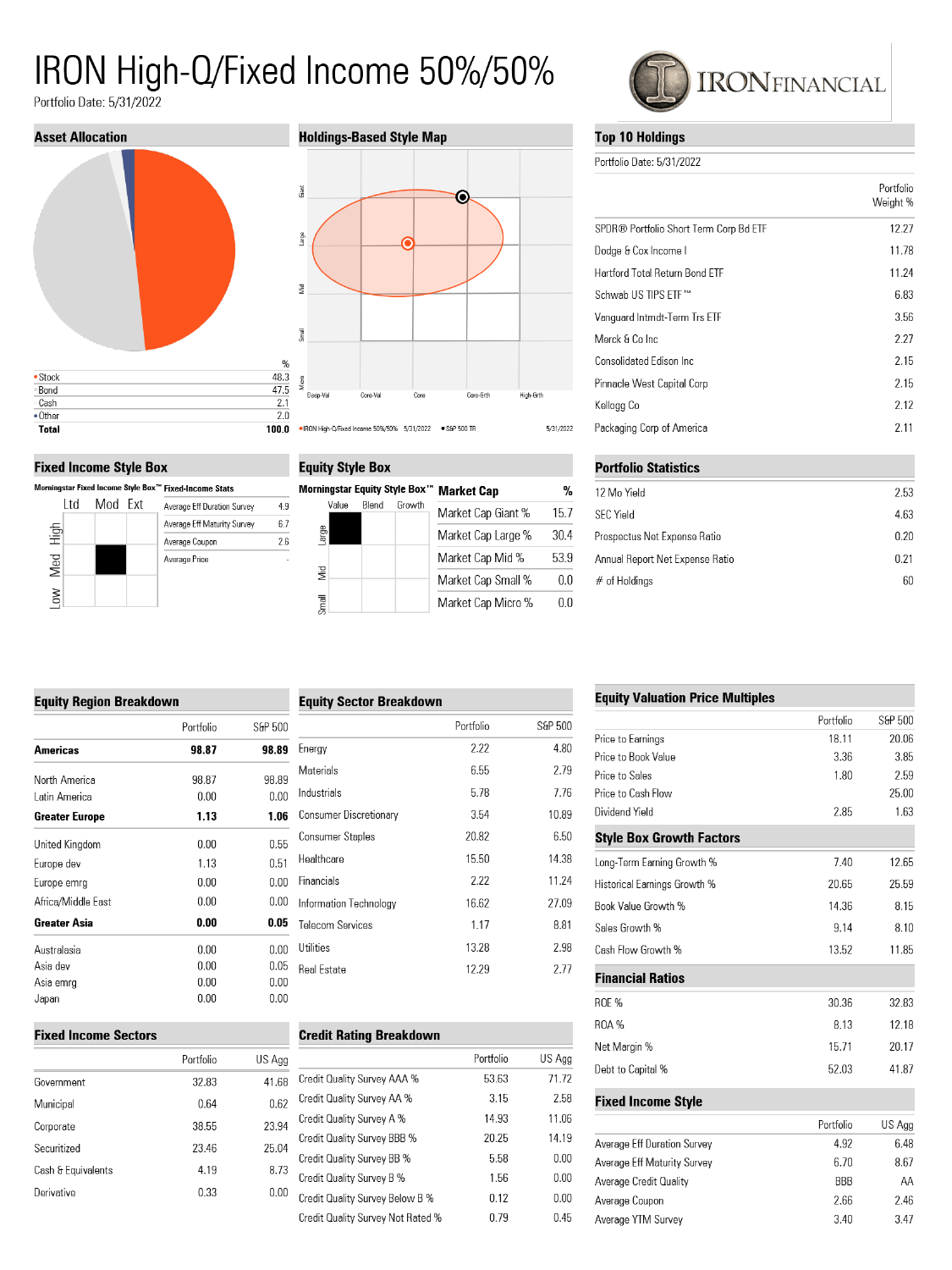#### **Investment Growth**

Time Period: Since Common Inception (1/1/2009) to 5/31/2022



#### IRON High-Q/Fixed Income 50%/50%

|  | Trailing Returns |
|--|------------------|
|  |                  |

Data Point: Return Calculation Benchmark: S&P 500 TR (1989)

|                                                                |       | M     | 3M      |         | <b>YTD</b> |       | Year    | 3 Years |       | 5 Years | 10 Years |       | Since<br>Inception |
|----------------------------------------------------------------|-------|-------|---------|---------|------------|-------|---------|---------|-------|---------|----------|-------|--------------------|
| IRON High-Q/Fixed Income 50%/50%                               |       | 1.10  | $-0.86$ |         | $-3.30$    |       | 3.28    | 9.13    |       | 7.87    | 8.59     |       | 10.27              |
| S&P 500 TR                                                     |       | 0.18  | $-5.16$ |         | $-12.76$   |       | $-0.30$ | 16.44   |       | 13.38   | 14.40    |       | 15.25              |
| <b>Calendar Year Returns</b>                                   |       |       |         |         |            |       |         |         |       |         |          |       |                    |
| Calculation Benchmark: S&P 500 TR (1989)<br>Data Point: Return |       |       |         |         |            |       |         |         |       |         |          |       |                    |
|                                                                | 2021  | 2020  | 2019    | 2018    | 2017       | 2016  | 2015    | 2014    | 2013  | 2012    | 2011     | 2010  | 2009               |
| IRON High-Q/Fixed Income 50%/50%                               | 12.98 | 8.82  | 15.84   | $-0.75$ | 10.88      | 9.10  | 2.12    | 9.92    | 14.23 | 11.56   | 7.37     | 10.22 | 27.75              |
| S&P 500 TR                                                     | 28.71 | 18.40 | 31.49   | $-4.38$ | 21.83      | 11.96 | 1.38    | 13.69   | 32.39 | 16.00   | 2.11     | 15.06 | 26.46              |

#### **Risk Measures**

Time Period: Since Common Inception (1/1/2009) to 5/31/2022 Calculation Benchmark: S&P 500 TR (1989)

|                                  | Std Dev | Semi<br>Std<br>Dev | Beta | UD<br>Capture<br>Ratio | Down<br>Capture<br>Ratio | Average<br>Drawdown | Max<br>Drawdown | Sharpe<br>Ratio | Sortino<br>Ratio | <b>I</b> revnor<br>Ratio<br>(arith) | Information<br>Ratio<br>(arith) |
|----------------------------------|---------|--------------------|------|------------------------|--------------------------|---------------------|-----------------|-----------------|------------------|-------------------------------------|---------------------------------|
| IRON High-Q/Fixed Income 50%/50% | 8.00    | 8.48               | 0.51 | 55.13                  | 41.20                    | $-4.41$             | $-14.06$        | .17             | 2.03             | 18.65                               | $-0.55$                         |
| S&P 500 TR                       | 14.78   | 16.70              | 1.00 | 100.00                 | 100.00                   | $-9.74$             | $-19.60$        | 0.95            | 1.52             | 13.78                               |                                 |

#### **Drawdown**



-S&P 500 TR

Time Period: Since Common Inception (1/1/2009) to 5/31/2022

-IRON High-Q/Fixed Income 50%/50%

### **Risk-Reward**

Time Period: Since Common Inception (1/1/2009) to 5/31/2022



**•** S&P 500 TR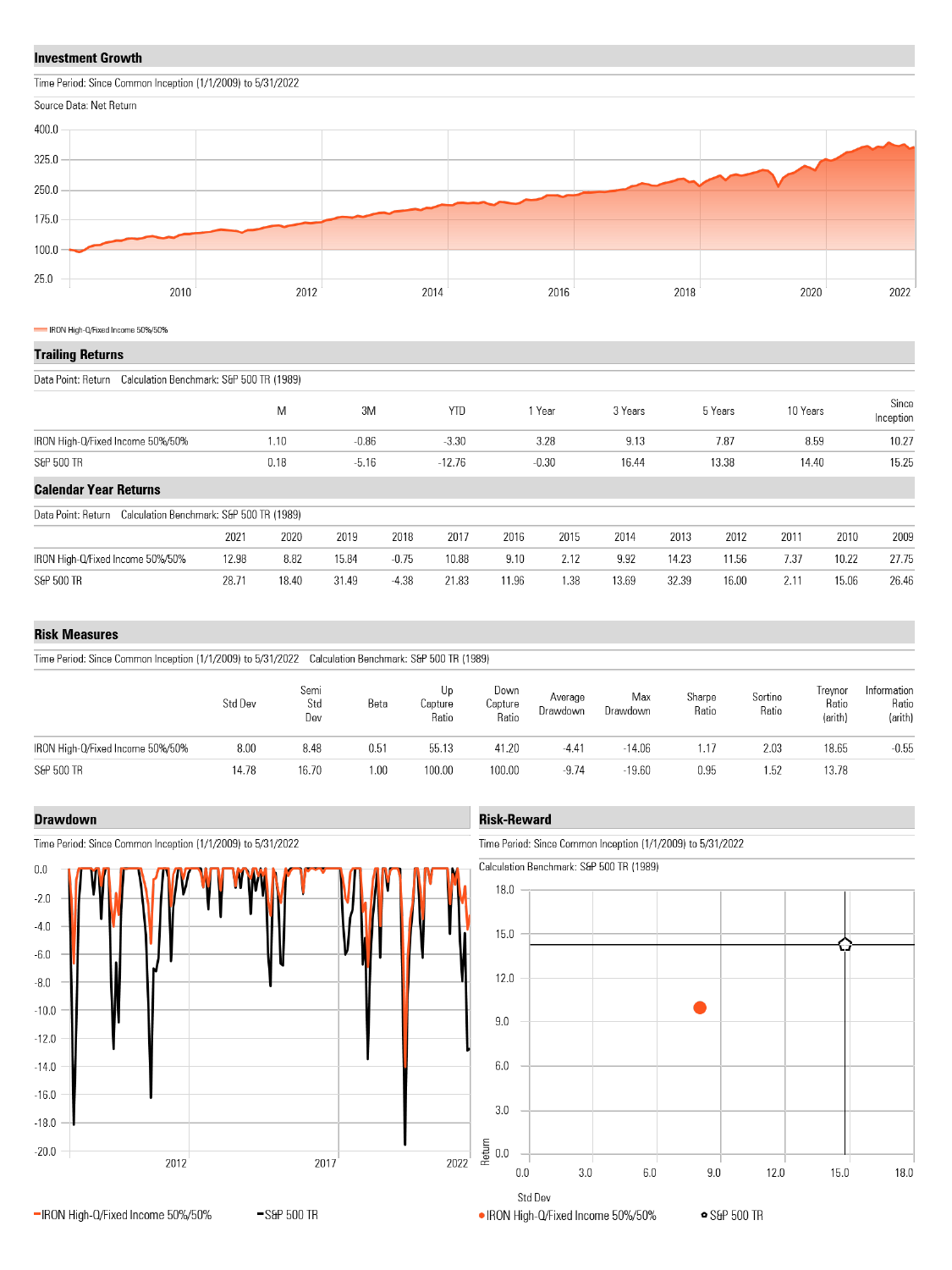## Ouerterly Deturne

| <b>QUATTERY RETURNS</b> |          |         |         |         |         |  |  |  |  |  |
|-------------------------|----------|---------|---------|---------|---------|--|--|--|--|--|
|                         | 1st Otr  | 2nd Otr | 3rd Qtr | 4th Otr | Year    |  |  |  |  |  |
| 2022                    | $-1.27$  |         |         |         | $-3.30$ |  |  |  |  |  |
| 2021                    | 2.60     | 4.81    | $-0.09$ | 5.16    | 12.98   |  |  |  |  |  |
| 2020                    | $-14.06$ | 13.54   | 4.35    | 6.88    | 8.82    |  |  |  |  |  |
| 2019                    | 8.43     | 1.88    | 0.69    | 4.13    | 15.84   |  |  |  |  |  |
| 2018                    | 0.03     | 2.98    | 3.56    | $-6.97$ | $-0.75$ |  |  |  |  |  |
| 2017                    | 2.84     | 0.58    | 2.49    | 4.59    | 10.88   |  |  |  |  |  |
| 2016                    | 4.27     | 1.24    | 3.22    | 0.13    | 9.10    |  |  |  |  |  |
| 2015                    | 2.66     | $-0.53$ | $-2.10$ | 2.14    | 2.12    |  |  |  |  |  |
| 2014                    | 2.04     | 2.55    | 1.17    | 3.82    | 9.92    |  |  |  |  |  |
| 2013                    | 6.58     | 0.10    | 3.04    | 3.91    | 14.23   |  |  |  |  |  |
| 2012                    | 5.79     | 0.31    | 4.47    | 0.63    | 11.56   |  |  |  |  |  |
| 2011                    | 2.55     | 3.36    | $-4.65$ | 6.24    | 7.37    |  |  |  |  |  |
| 2010                    | 3.40     | $-3.09$ | 5.83    | 3.93    | 10.22   |  |  |  |  |  |
| 2009                    | $-0.81$  | 12.30   | 9.75    | 4.51    | 27.75   |  |  |  |  |  |
|                         |          |         |         |         |         |  |  |  |  |  |

**Calendar Returns** 



S&P 500 TR

IRON High-Q/Fixed Income 50%/50%



#### **Rolling Returns**

Time Period: Since Common Inception (1/1/2009) to 5/31/2022

Rolling Window: 3 Years 1 Month shift Calculation Benchmark: S&P 500 TR (1989)



IRON High-Q/Fixed Income 50%/50%